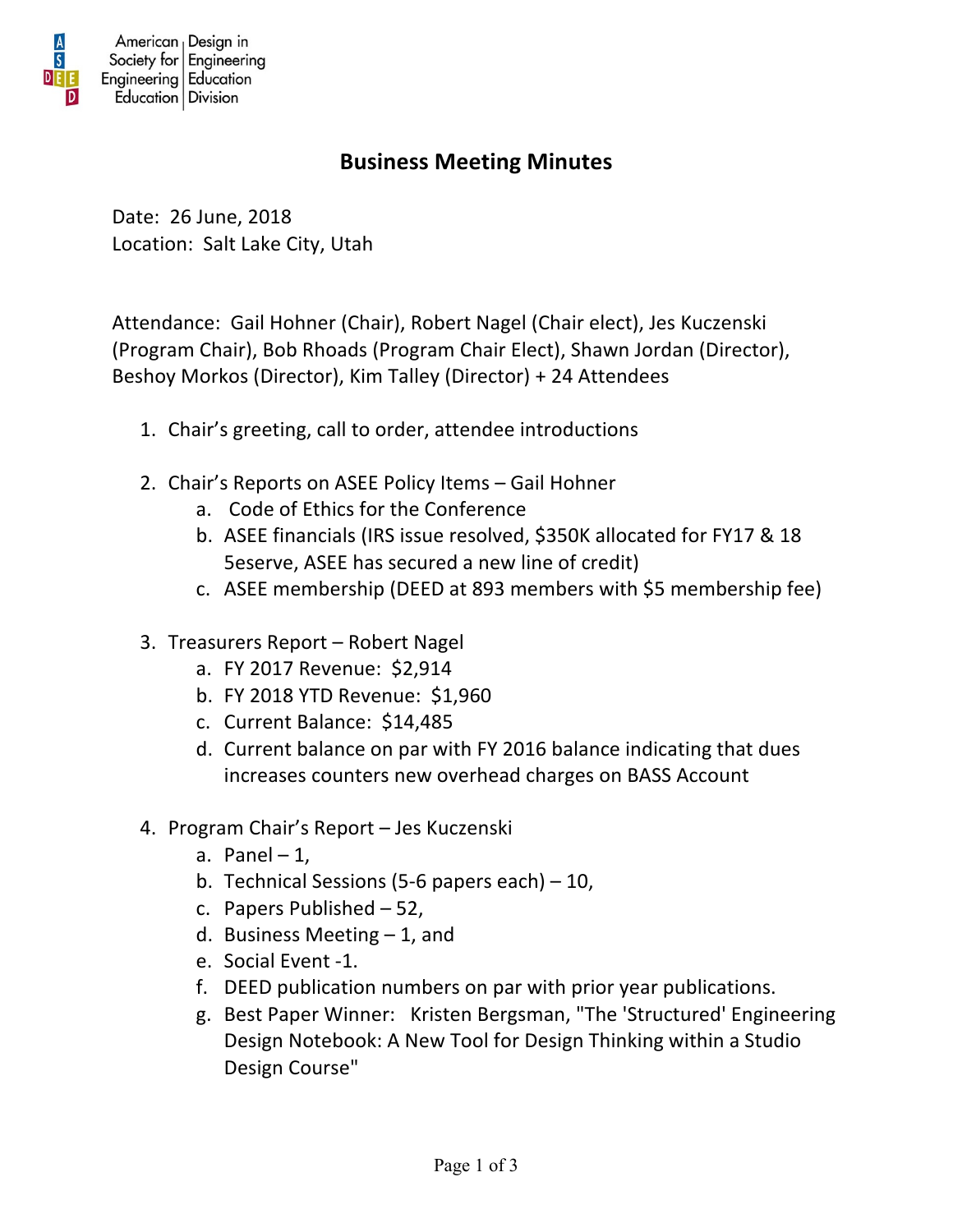

- 5. Discussion of ASEE DEED Schedule
	- a. 36 papers + Post Card with 15 papers allows for a nearly single track.
	- b. Post Card sessions are perceived as valuable by attendees.
	- c. Parallel sessions could be very different to allow people options.
	- d. Discussion of quality is requested: Information given based on the DEED Paper Guidelines.
	- e. Rejection rates are tricky; how close are we to rejecting papers that we would want accepted. See f below.
	- f. Parallel sessions vs non-parallel sessions; attendees seem to believe parallel tracks okay if tracks are significantly different themes.
- 6. Dinner: transitioning to ticketed dinners
	- a. Should we subsidize dinner?
	- b. Poll of the people is to NOT subsidize the meal.
	- c. Just package into conference fee is the general consensus.
- 7. Other ways to spend DEED BASS Account funds discussed.
	- a. Subsidize travel for students in addition to Essay Competition
	- b. Award for winners of best papers
	- c. Award for student essay winners in addition to travel
	- d. Transition the meal to subsidized (see 6.b above)
- 8. Key Votes:
	- a. Program chair award/honorarium funding recommended. Call to Vote: Should we do this? YES. Approval unanimous.
	- b. Vote on Bylaws Update: Approval of diversity update unanimous.
	- c. Vote on Minutes: Approval of minutes from June 2017 unanimous.
- 9. PIC II Chair Report Peter Schmidt
	- a. Feedback will be requested on Conference for ASEE corporate; watch for emails requesting feedback.
	- b. Request to Peter: Session feedback forms are non-obvious compared to old paper forms; review and improvement desired.
	- c. ASEE membership and conference attendance is down from prior years' conferences.